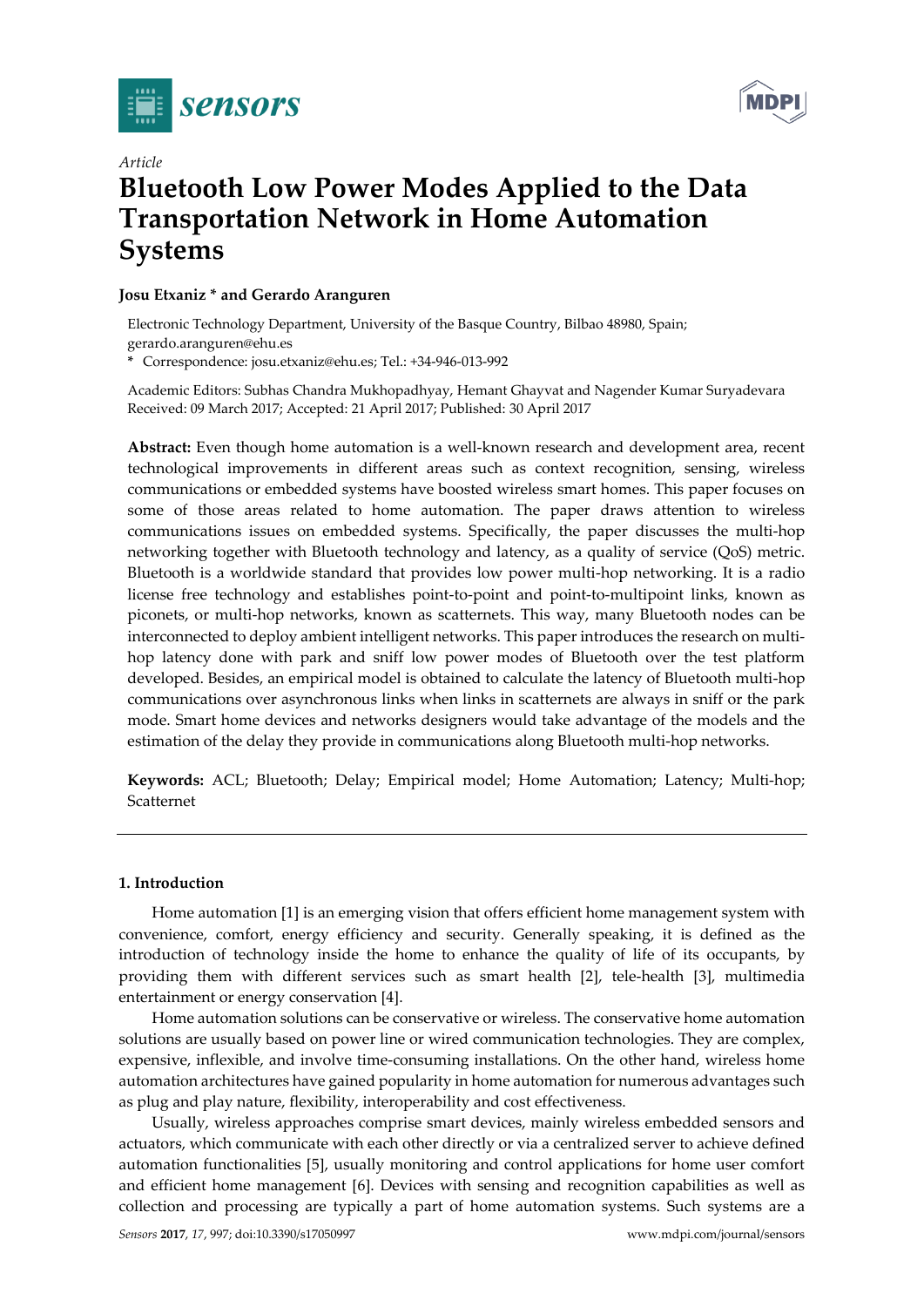multidisciplinary approach [7], as they require the convergence of many areas of Computer Science in order to fulfill the purpose of improving the quality of life of the residents.

Then, electronic systems to interconnect nodes and communicate the measured data can be found in many home automation deployments [8]. Here, every device must be capable to transmit and receive the context information that is collected by the sensors. However, since in many homes the context information usually changes at low pace, the continuous sensing of the information is not mandatory. Thus, the nodes can sleep at regular intervals. In fact, home automation deployments composed of wireless multi-hop networks frequently require long-life sensor nodes to be interconnected through a communication network. Therefore, working with devices in low power mode is almost mandatory in home automation deployments [9].

The nodes can be connected to the electricity supply so that there is no need to worry about the power consumption of the nodes. In addition, if a battery is added to the node, the node will be fully operational in the case of blackouts. In the case there is no chance to connect the nodes to the electricity supply, the nodes must include a battery power supply. Moreover, they must work in low power mode so that the lifecycle of the node is as long as possible. The inactivity intervals of the gateway and sensor nodes that work in low power mode can be scheduled to reduce their power consumption and, hence, the consumption of the whole network. However, the inactivity intervals degrade significantly the time performance of the network. Thus, whether the nodes included in the network are connected to the electricity supply or not, it is important to reduce the power bill of the home automation deployment without degrading significantly its performance in terms of response time or latency.

Actually, the analysis of the time performance of wireless networks is a key point in the design and management of such networks [10]. It is a fact that the transmission medium in wireless communications is usually unreliable. However, the use of wireless networks for limited response time applications is increasing. As a result, latency is a key metric when defining the Quality of Service (QoS) of a communication system [11].

Any application that shares the measured data for their collaborative use is considered here. There is a wide range of applications that satisfy this feature. However, this paper focuses on home automation deployments [12].

There are many wireless communication standards to implement home automation networks [5]. Bluetooth is a worldwide communication standard without radio emission license cost. It allows for multi-hop networking with low energy consumption. Such features make Bluetooth the chosen wireless technology as the communication standard to implement multi-hop home automation networks. Even though there are differences among the releases of the Bluetooth standard, the chosen release, 2.0, is still on the cutting edge of the technology in terms of multi-hop transmission performance [13].

Then, focusing on obtaining the data that lead to the empirical model for the latency in the wireless communications, a test bench based on commercially available off-the-shelf (COTS) products was developed. Several nodes were developed with some Bluetooth communication modules. Such nodes are integrated into electronic systems for home automation deployments so that they can interconnect via wireless links. Moreover, the middleware to manage the performance of the node at the Host Controller Interface (HCI) level of the radio module was built, and the nodes were configured using high-level commands. Subsequently, the performance of Bluetooth gateways included in multi-hop networks was analyzed in the tests by measuring the end-to-end latency QoS metric. The data were analyzed statistically to limit the errors made in examining a finite set of samples, and the tests were repeated a lot of times.

As a result, this paper analyzes the end-to-end latency of the multi-hop communication network to estimate the time performance of the transportation network for home automation systems. Several Bluetooth low power modes for the radio module of the nodes are available. Two typical Bluetooth low power modes have been considered here: sniff and park. The sniff mode keeps the biggest activity when nodes are in low power mode; and the park mode loses the most connectivity while nodes are parked.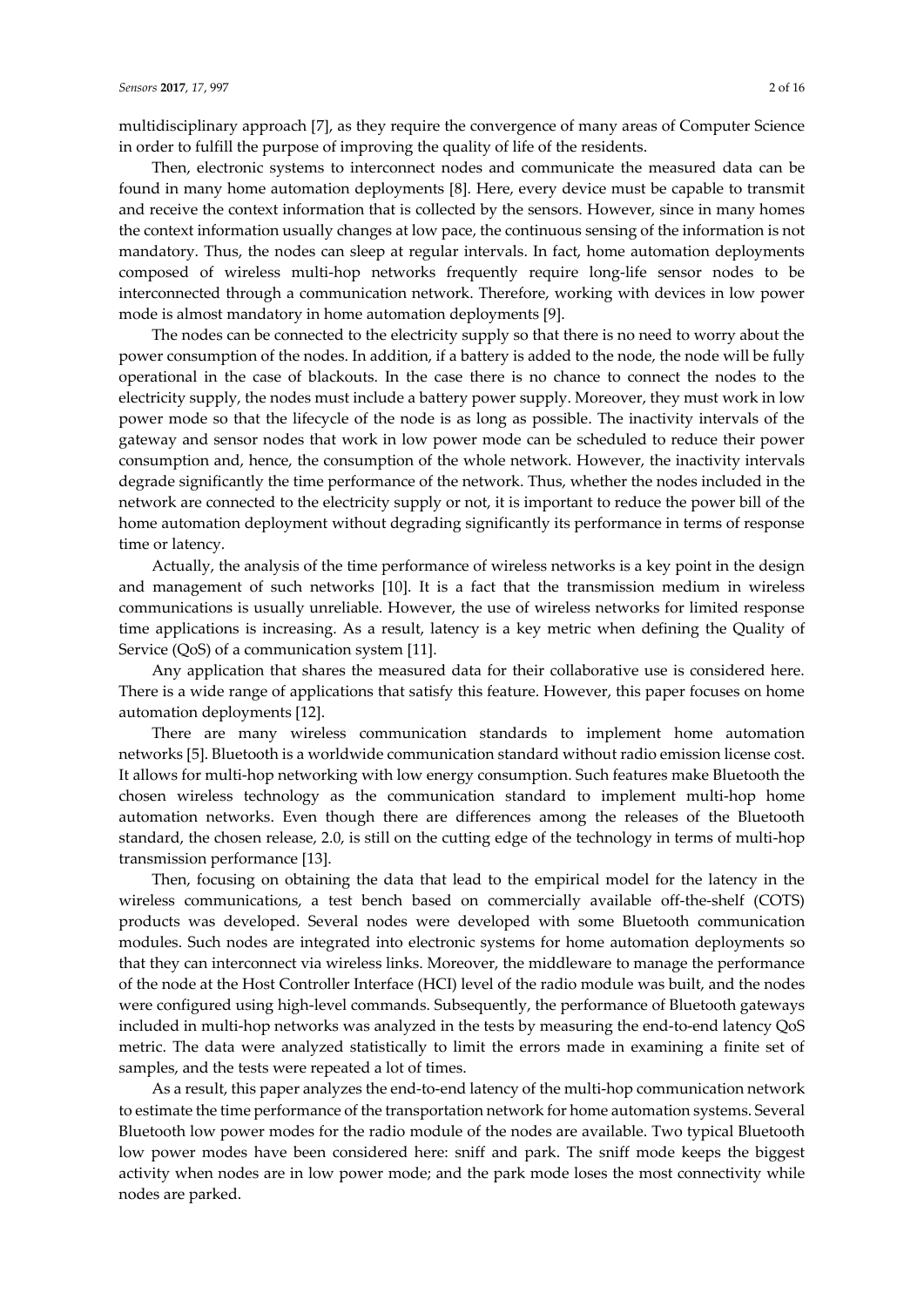To the best of the authors' knowledge, there is no empirical latency analysis in Bluetooth low powered multi-hop communications. Therefore, this paper introduces the empirical models for the transmission latency from end-to-end in Bluetooth multi-hop wireless networks when working with Asynchronous Connectionless Links (ACL) in both, park and sniff low power modes. The models will benefit the home automation systems and wireless networks designers providing them with the estimation of the latency that every hop in the communication adds.

The rest of the paper is organized as follows. Section 2 introduces a case study of wireless home automation networking. Furthermore, the multi-hop networking capability of Bluetooth standard and the way it is applied to such systems are explained. Next, Section 3 gives the features of the test bench developed in this research. In addition, Section 4 explains the details of the methodology of the tests. In Section 5, the results are discussed. After that, Section 6 proposes some models for the latency in the case study of multi-hop wireless communications networking. Finally, the conclusions are summarized and the future work pointed out in Section 7.

#### **2. Home Automation Systems**

The latest technological advances in different areas such as embedded systems, sensing, ubiquitous communication technologies, or wireless communications are driving automation systems inside smart homes [7]. Such systems should be anticipatory, adaptive, and embedded as well as transparent, responsive, and sensitive.

Next, a case study to show the wireless networking for home automation deployments is introduced. After that, the technical details of Bluetooth standard to allow multi-hop networking are given. Then, the state-of-the-art literature about Bluetooth networking in home automation systems is reviewed

#### *2.1. Case Study: Networking for Home Automation Deployments*

The practical scenario of the multi-hop network deployment for a home automation solution represented in Figure 1 is considered in this paper. Such network could also be deployed in assisted living homes, hotels, hostels, student residences, foster homes, or any other analogous buildings.

The network includes some wireless access nodes  $(AN_i)$  and mobile nodes  $(MN_i)$ , as shown in Figure 1. The MNi<sub>j</sub>, as the AN<sub>i</sub>, would include some sensors and actuators depending on the application of the network. The AN<sup>i</sup> in Figure 1 are deployed all through the home to provide wireless network connectivity to the MNij. Many types of sensor are included in home automation solutions (security system or alarm, smoke detector, CO<sup>2</sup> level detector, glass break sensor, window open sensor, motion or presence detector, door open sensor, smart door lock, air conditioner, humidity sensor, temperature sensor, luminance sensor, occupancy sensor, light controller, etc.). They can be attached to both access and mobile nodes with wireless connectivity.

The nodes would centralize the measured data into the data sink (DS). The processing of the data gathered while monitoring would generate some alarms and would require some control commands. Both commands would be generated in the DS. Furthermore, several functionalities in the computer connected to the first and the last nodes of the network would ease the monitoring process. For instance, the test commands would be generated in the network tester (NW tester) and the resultant data would be aggregated in the DS.

Many reasons can be found to deploy a wireless network of access nodes instead of considering the wired solution. On the one hand, the deployment costs of a wireless network are lower than the costs of the wired approach. On the other hand, the installation of the network access nodes is complex, and might be risky. Moreover, the wired solution is usually inflexible. Thus, a wireless network is arranged whenever the budget restrictions, flexibility, convenience, or other issues make this approach the most suitable one.

Generally speaking, the devices in home automation solutions are interconnected and they form a communication network. Therefore, a communication standard must be found to provide connectivity to such devices, and Bluetooth [14] is a standard that satisfies these requirements.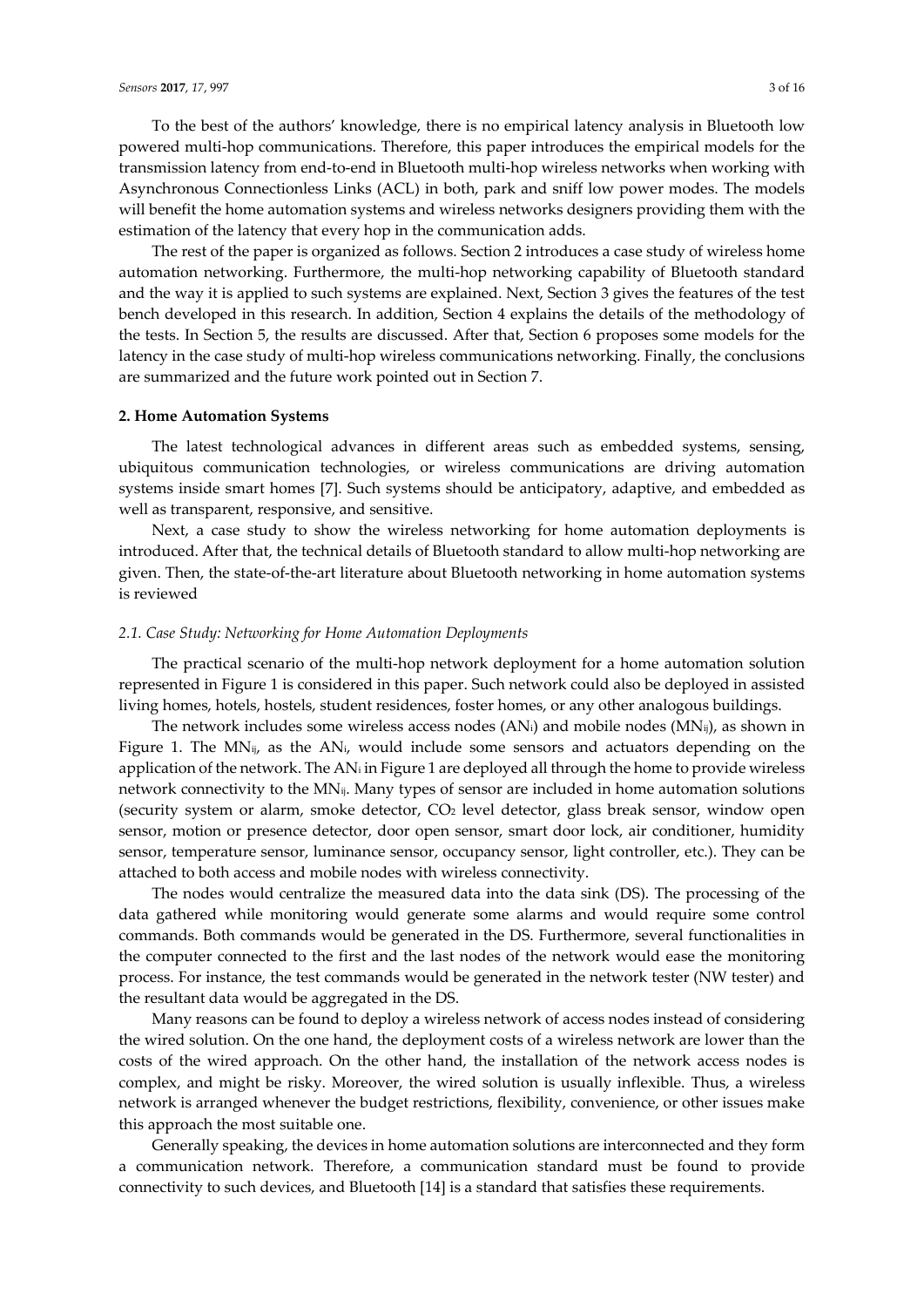Then, in the case shown in Figure 1, every  $MN_{ij}$  connects to the most appropriate  $AN_i$ periodically, once the programmed inactivity period of the node is finished. The requirements in latency depend on the specific application and the type of sensor. As an example, temperature or humidity sensors are usually included in applications with longer monitoring intervals than presence sensors. If the wireless communication standard offers many low power working modes, as it happens in Bluetooth, it is necessary to choose sensibly the low power mode for the best performance of the system.



**Figure 1.** Example of multi-hop network deployment for the data transportation network in home automation solutions.

#### *2.2. Bluetooth Multi-Hop Networking*

The Bluetooth networking capability is based on piconets, i.e., the smallest network that can be formed with this communication technology. Whenever two or more Bluetooth devices share a radio channel, they form such centralized networks called piconets. A central node (master), which controls the communications, and up to seven active nodes (slaves) are included in piconets. Figure 1 shows some piconets. For instance, the one colored in dark blue, where, for  $i = 3$ , the AN<sub>i</sub> is the master, and the  $AN_{i+1}$  and the MN<sub>i1</sub> are the slaves (only the MN<sub>3</sub> is depicted).

The standard takes in the notion of a more complex network, i.e., the scatternet, but it does not define the way to form it. Such network not only helps to extend the coverage of wireless devices, but also increases the amount of active nodes in a limited area. Any Bluetooth device can play the role of slave in many piconets as well as be the master in at most one piconet. When some nodes operate in two or more piconets, they are called gateways and a multi-hop network is formed, i.e., a scatternet.

Bluetooth defines two types of gateways according to the roles they play in the piconets: masterslave and slave-slave. The master-slave gateway offers less delay from end to end for traffic between two adjacent piconets (inter-piconet traffic) [15]. Since the research is focused on inter-piconet traffic delivery through scatternets, the nodes in the test bench were configured as master-slave gateways, i.e., as masters of the piconet formed with the next node, and as slaves with the previous node (according to the numbers naming the nodes in Figure 1).

The gateways in Figure 1 are connected in linear topology and they relay the data gathered from both the sensors connected to the AN<sub>i</sub> in the rooms and the sensors connected to the MN<sub>ij</sub>, which are carried by the monitored users. The first sensors can be those to measure the temperature, detect the presence of people, or even presence of smoke; and the second ones to measure the vital signs or user's body temperature.

Then, every intermediate node in the wireless test bench, i.e., every gateway, participates in two piconets given that it has an open link as a master and another link as a slave. The communications in Bluetooth follow time division multiplex (TDM) scheme defined by the master node. At the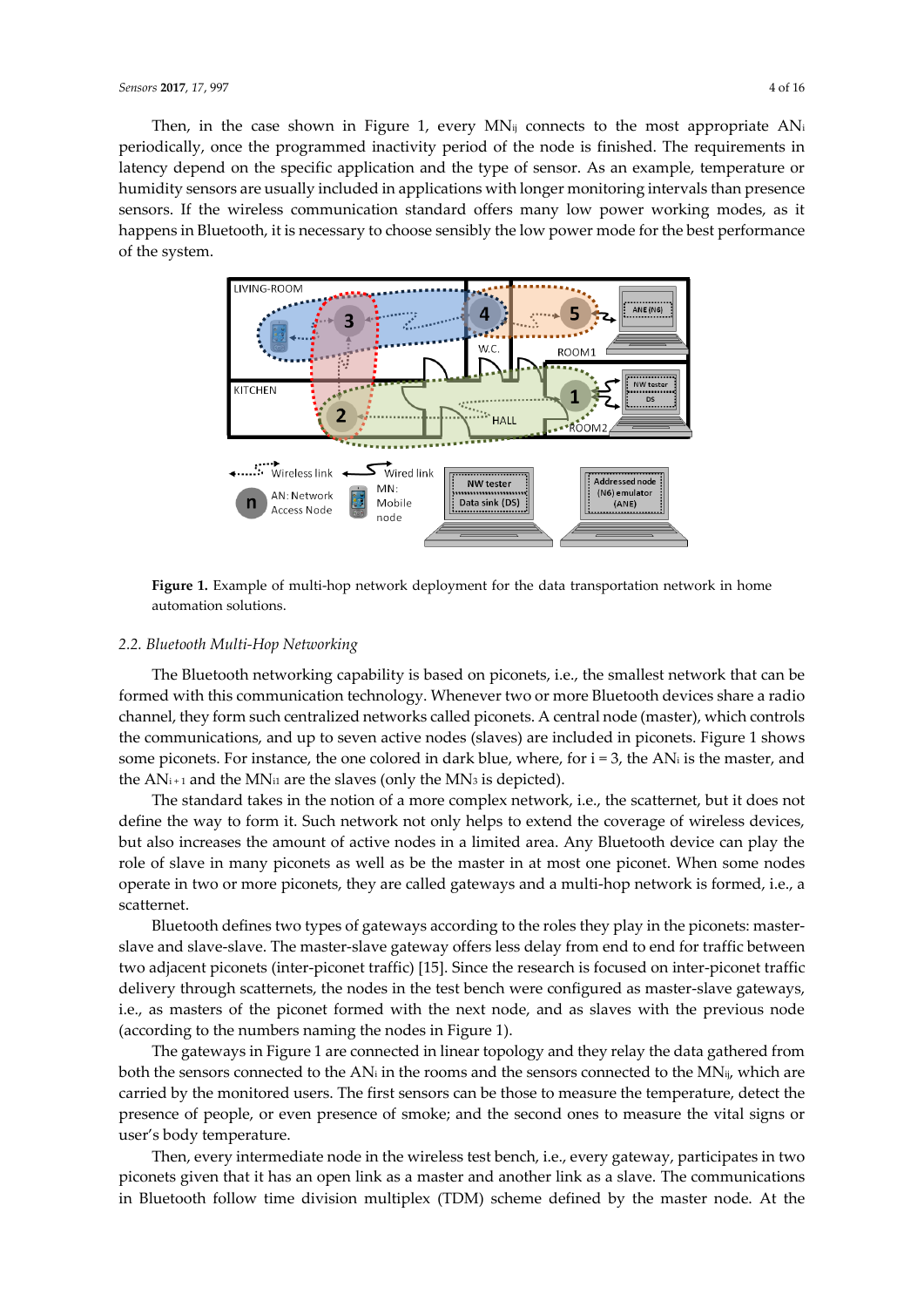baseband level, each slot lasts 625 μs, so the slot rate is 1.6 kHz. Thus, there are inactivity intervals for the nodes inside the piconet. When two nodes establish a link, they negotiate the moments of activity in the piconet and the intervals in which each slave will be transmitting and receiving data. The master node of every piconet in the tests polls slave nodes every 25 ms, as it is set by default. Thus, nodes can take advantage of the activity breaks in the piconet, where they are slaves, to attend to the piconet where they play the master role, guaranteeing that they can attend to both of the links. Not only the slave nodes but also the master nodes can abandon the piconet while there is no activity and start playing the slave role in the other piconet. However, if a node perceives the absence of the other node in the piconet, the node closes the link and the link must be re-established later if it needs to transfer data to the other node. Hence, the latency of the multi-hop communication will increase in such situations.

The standard defines the Basic Data Rate that allows up to 723.2 kbps asymmetric rate with 1 bit per symbol transmission under Gaussian Frequency Shift Keying (GFSK) modulation. In addition, the standard defines the sniff and park low power modes to take advantage of the inactivity intervals. Both modes are analyzed in this paper.

On the one hand, when any node operates in the sniff mode, the inactivity intervals  $(T_{\text{sniff}})$  or periods of absence in the piconet are configured such that the slave node agrees with the master to periodically listen to its transmissions. On the other hand, when the nodes operate in the park mode, some beacons are listened by the slave node every inactivity interval  $(T_{\text{park}})$ . Meanwhile, the node can be low powered or dedicated to other tasks out of the radio tasks in that piconet.

#### *2.3. Bluetooth Applied to Home Automation Systems*

The requirements for a wireless home automation system are fulfilled by Bluetooth standard [14]. This technology has been included in the data transportation network of many home automation solutions [16–21]. In fact, Bluetooth protocols have significant potential to support deterministic behavior, i.e., real-time, asynchronous communication [22].

Many issues give relevance to the analysis of the wireless networks performance. First, the use of wireless networks for constrained response time applications is increasing. Next, the transmission medium is usually considered as inaccurate. Finally, the latency increases randomly due to both, the retransmissions that the medium inaccuracy leads to, and the unpredictable delay between the delivery of data to the host interface and radio transmission. Therefore, the latency shows a nontrivial variability [10] that should be analyzed.

Because of the efforts on Bluetooth, an extensive literature is available on many aspects of Bluetooth networking. Next, the state-of-the-art of Bluetooth networking performance analysis is summarized. The performance is evaluated with QoS metrics. There are two types of metrics: traffic dependent or traffic independent [23]. The first ones involve the specification of a defining source, packets destination and traffic profile. In addition, packet flows are considered. Consequently, the evaluation of traffic dependent metrics is difficult, and traffic independent performance measures are frequently used.

The most common of traffic independent performance metrics are the bit error rate (BER), the throughput and the latency. For example, the first two of these metrics, i.e., the BER and throughput, were analyzed under noise and interference conditions [24] in scatternets. Furthermore, a mathematical model to analyze the performance of Bluetooth data links was provided [25], in terms of many metrics, latency included. Some other analytical approaches to the performance of piconets were validated with simulation engines [26–28]. However, none of the results in these researches was validated in hardware test benches so that the model proposals get close to the real world performance.

In addition, some theoretical models to define the communications inside piconets were already proposed. For example, the latency in asynchronous communications in piconets was studied [29], as well as analyzed when particularized for connections using serial port profile [30]. Moreover, the latency in the communications in a piconet follows a step outline with the length of the data packets as a result of the data segmentation [31]. All of them were empirically validated in actual piconets.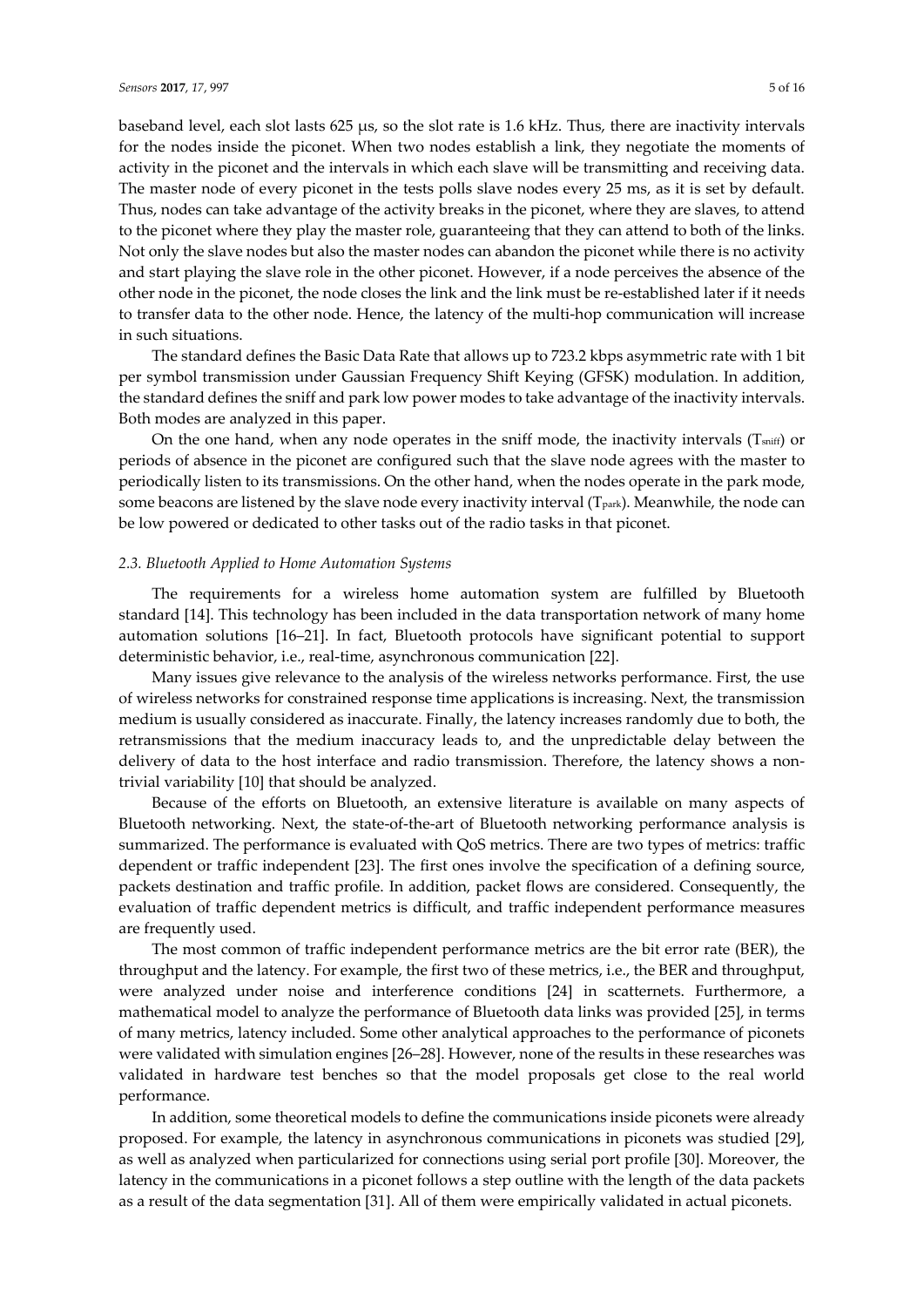On the other hand, the file transfer delay (FTD) was introduced in a piconet. It included the time delay of the packet, and the delays due to encapsulation/de-encapsulation, signal propagation and retransmission. Then, an empirical model was proposed to foresee the FTD in a piconet without theoretical support [32].

Generally speaking, the latency in scatternets has barely been analyzed. However, the latency in a three node scatternet was determined [33]. It included a slave–slave gateway. The authors pointed out that the communication between a master and a slave node is not symmetric and involves different latency values. However, a real world scenario should include more than one hop.

Real world home automation solutions designers need models of the main metrics of wireless networks, so that they can determine the application range of a specific wireless standard. Actually, low power modes with a defined period of inactivity are almost mandatory in wireless home automation deployments. Theoretical calculations and simulation engines cannot foresee all the real-world issues; thus, empirical models are required to analyze the viability of specific wireless applications [34]. In fact, a few empirical models on latency have been obtained in Bluetooth multi-hop networks [13,35]. Then, since Bluetooth does not support synchronous links in scatternets, empirical models to define the latency in scatternets with ACL links in low power modes are necessary.

# **3. Test Bench**

The goal of this research is to study the latency on multi-hop communications, including as many gateways as possible in a scatternet. Then, the first step towards the goal consisted of the implementation of the proprietary nodes with Bluetooth connectivity. Next, the wireless test bench was deployed so that the test bench consisted of a multi-hop wireless network of proprietary nodes based on Bluetooth technology.

One of the implemented proprietary nodes can be seen in Figure 2. The nodes included the WT-11 chipset of Bluegiga [36], general-purpose input and output components, and some test pins. The chipset included a firmware developed by Cambridge Silicon Radio [37], named BlueCore4 [38], that eases the low power modes defined in the Bluetooth specifications and analyzed in this manuscript, i.e., park and sniff. In addition to the firmware, a proprietary middleware was designed using BlueLab [39], the software tool to develop embedded software given by the manufacturer of the chipset [37]. BlueLab eases the programming of the nodes at the HCI level, the lowest level that any proprietary middleware can access within the Bluetooth protocol stack. The middleware included the processing tasks, which were limited to the most basic operations to restrict their influence in the latency. Moreover, the middleware integrated processes to initialize the communications, present the operation status and route data to other nodes.



**Figure 2.** Photograph of one of the implemented Bluetooth nodes.

This research considers the deployments of multi-hop networks based on Bluetooth communication standard inside homes and buildings. An example of such deployments can be seen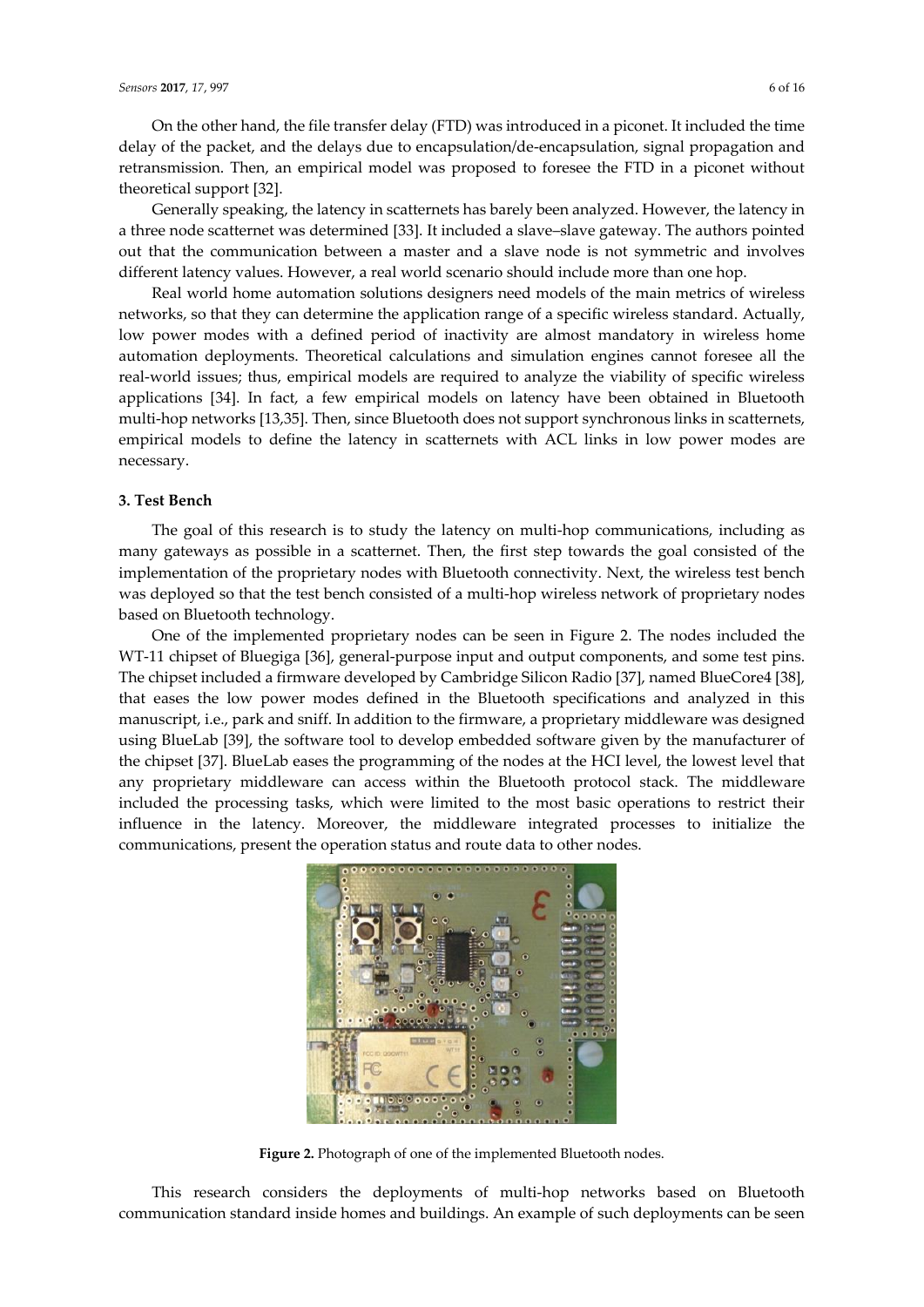in Figure 3. The grey circles represent the network access nodes deployed. Some sensors (smoke, temperature, etc.) would be attached to the nodes, and the network could be accessed by wireless devices, such as mobile phones. Even though the electricity supply is usually at hand in such indoor deployments, a battery is included in each node to overcome any failure in the electricity supply that might happen.



**Figure 3.** Example of multi-hop network deployment for a home automation solution.

Every pair of nodes in the test bench built a piconet. In addition, the interconnection of piconets built a multi-hop network with linear topology, which is one of the simplest topologies available. However, the linear topology is the most suitable one to study the performance of the desired amount of Bluetooth gateways with the least amount of nodes.

Here, every intermediate node operates as gateway and relays the data gathered from other sensor nodes (not depicted in Figure 3) to the DS. The DS stores all the information available in the system and shares it with all the devices through the multi-hop network.

On the other hand, there is a network administrator who accesses the data in two ways. They can gain admission to the network through a mobile phone with Bluetooth connectivity or through a computer connected to the node labeled as number one.

#### **4. Methodology**

The tests were performed in the test bench deployed in the laboratory of the research group, and the nodes were spread in the laboratory and the corridor nearby. First, a key point was checked, i.e., the medium range distances considered in the next tests would have no significant influence in the latency of the communication. Then, the methodology to analyze the performance of master-slave gateways in scatternets described in [40] was applied.

Furthermore, the proprietary middleware in the nodes of the test bed included not only the specific values to define some of the parameters for the low power modes under test, but also the one to operate with the Basic Data Rate. Moreover, the way to interconnect the nodes during the tests for the case of four hops in the communication is shown in Figure 3. A computer was connected to the end nodes, i.e., the first and last ones of the network. The DS, the NW tester and the addressed node emulator (ANE) functionalities were built-in the same computer and, hence, they were synchronized. As a result, not only the time that the data packets took hopping from master to slave nodes could be measured, but also the time taken from slave to master nodes.

Then, the NW tester functionality sends ping type data packets to the last node of the wireless test network, i.e., node N6 in Figure 3, and the intermediate nodes receive the packets, process and resend them towards the addressed node. The ANE functionality in the computer receives the ping packet, logs the reception moment and sends the answer packet while logging the transmission moment. The answer consists of a pingback type data packet that flows along the network, going from slave to master nodes of the piconets and, finally, it reaches the computer connected to the first node of the network. The DS functionality included in the computer logs the reception moment of the pingback packet.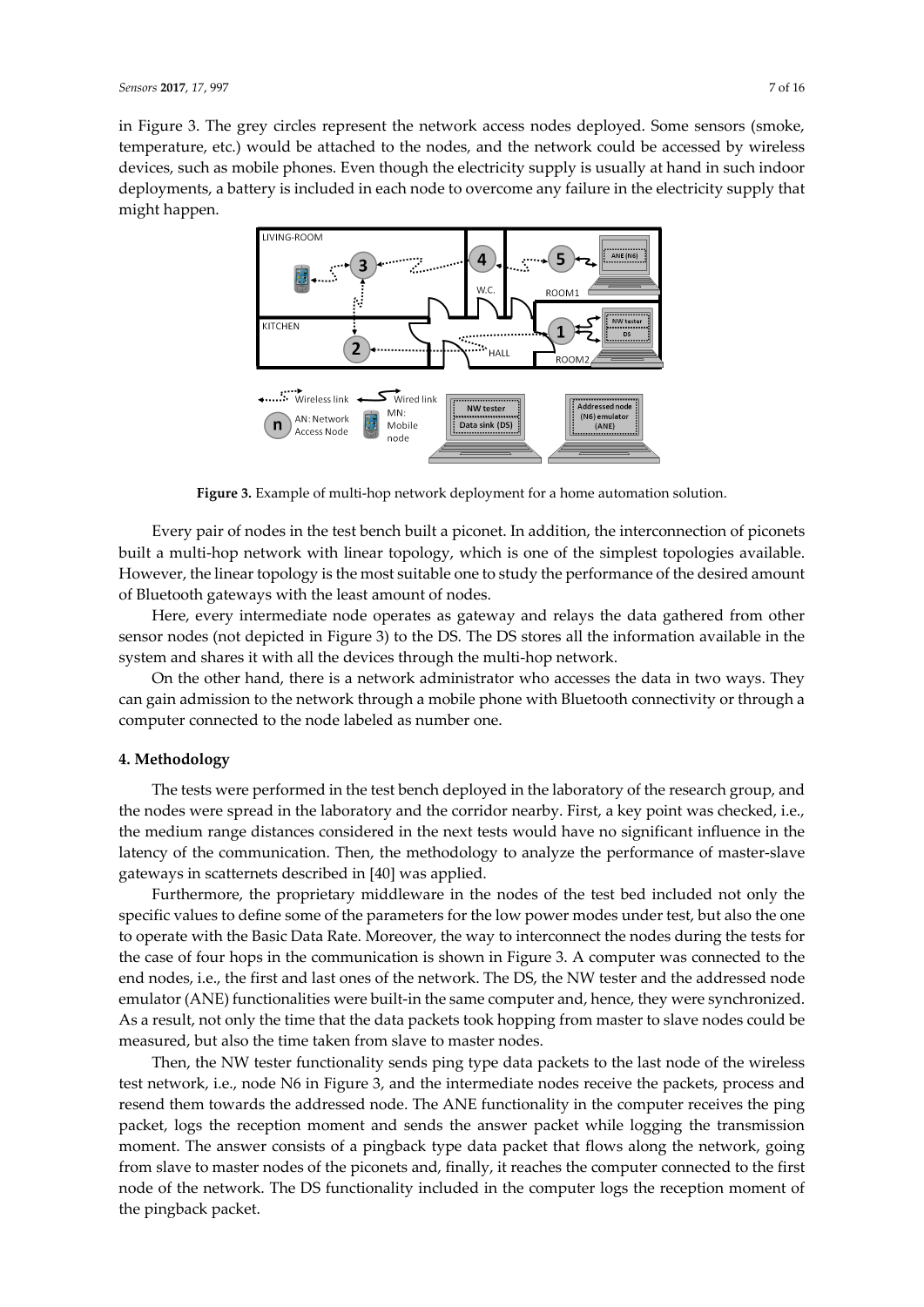Therefore, each ping packet went hopping from node to node until it reached the destination node, and the pingback packets went back to the source node following the same path. The next ping packets were sent right after the pingback packet reached the source node. This way, the ping packets were sent randomly because the sending interval was defined by the latency of the network, which turned to show some variability in the tests.

The latencies for both the ping packets (master-to-slave communication) and the pingback packets (slave-to-master) are obtained through the calculation of the differences between the logs in both ends of the network. Moreover, since the communication follows the TDM scheme, both the ping and pingback packets fit in a time slot defined in the Bluetooth standard (625 µs) [14]. The tests were repeated numerous times (in total, 12,775 samples were taken in the park mode and 10,828 samples in the sniff mode).

Then, once the whole set of samples is acquired, it was analyzed following the next steps. First, the set of latency samples was depicted, as shown in Figure 4a for the case of sending ping datapackets through from 2 to 5 hops while operating in the sniff mode with 2 s of inactivity interval. There, some subseries of samples can be identified, as shown with the red square in Figure 4a. They correspond to the latency in the communication through some specific amount of hops. Next, the histograms of the samples for different amount of hops were depicted, as shown in Figure 4b, where the subseries of samples are identified with higher definition. For instance, the black triangle points out the same subseries in both representations (Figure 4a,b). Other subseries are identified in Figure 4b with white triangles. Then, the average value of the subseries is extracted for each one of the tests and such values are summarized into a data table, which are detailed in Section 5. The data table includes the low power mode, the amount of hops, the inactivity interval and the latency measured for both the ping and pingback data-packets. The academic background and the state-of-the-art literature are the basis for the models proposed to define the latency values in the data table. Four models are obtained in this paper through linear multiple regression [41]: in the sniff and the park mode, for both ping and pingback data-packets.



**Figure 4**. Example of the analysis of the set of latency samples measured in the tests. (**a**) Set of samples for the case of sending ping data-packets through from 2 to 5 hops (N) while operating in the sniff mode with 2 s of inactivity interval. The red square gathers the samples inside a subseries identified as the latency when the ping data-packet takes three hops. (**b**) Histograms of the samples for different amount of hops for the same cases, where the subseries of samples are identified with the white triangles.

Since the set of samples showed that the retransmissions might happen, they should be taken into account and, therefore, the models included the probability of retransmissions during the multihop communication. The retransmissions are usually a result of the influence of a series of external factors, as the other processes run by the operating system in the computer, or the presence of other equipment in the same frequency band that interfere the wireless communication. However, as the actual values of the probability must be estimated in the actual home automation application, they are not included in the four numerical models given in this paper. Finally, the models are validated with  $R<sup>2</sup>$  statistical factor [42] and the mean squared error (MSE) [43].

Overall, the addition of the estimation of the probability of retransmission for the actual home automation application to the specific model to be considered will provide a more precise definition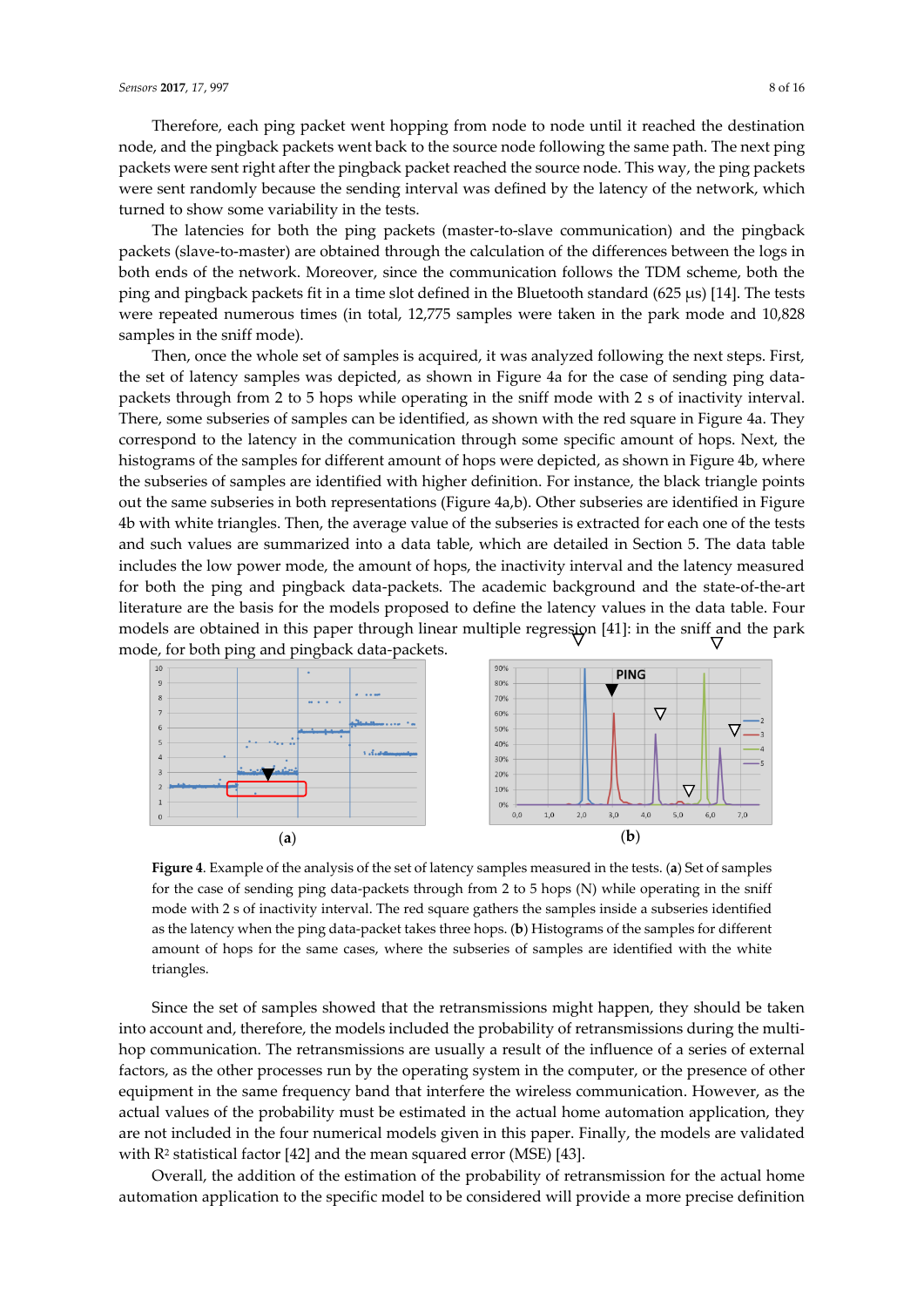of the latency that the system will show while operating. This latency definition helps the network engineers to design the management of limited response time systems, and, more precisely, wireless home automation systems, when operating in sniff and park low power mode.

# **5. Discussion of the Results**

This paper analyzes the latency in multi-hop networks with Bluetooth standard, so the time that the ping type data packet takes from source to destination node, as well as the time that the pingback data packet does, were measured. The amount of intermediate nodes in the network, and hence the amount of hops, was changed. In addition, several periods of inactivity (from 0.1 to 2 s) of two Bluetooth low power link policies were considered (park and sniff). An average of 320 samples per situation under test was considered in the park mode, and 270 samples per situation in sniff.

Table 1. Latency vs. amount of hops (links always in the park mode). Inactivity interval (TPARK) ranges from 2 s to 0.1 s.

| N                | TPARK                   | <b>OPING</b>             | <b>OPINGBACK</b>         |
|------------------|-------------------------|--------------------------|--------------------------|
| $\boldsymbol{0}$ | $\sqrt{2}$              | $0.20\,$                 | $0.30\,$                 |
| $\,1$            | $\overline{\mathbf{c}}$ | $\sim$                   | 1.10                     |
| $\overline{c}$   | $\overline{c}$          | $1.50\,$                 | $\sim$                   |
| 3                | $\,2$                   | 2.65                     | 2.70                     |
| $\bf{4}$         | $\overline{c}$          | $3.70\,$                 | $3.70\,$                 |
| 5                | $\,2$                   | 4.50                     | 4.70                     |
| $\boldsymbol{6}$ | $\overline{c}$          | $5.40\,$                 | $\sim$                   |
| $\boldsymbol{0}$ | $\,1$                   | 0.20                     | 0.30                     |
| $\mathbf{1}$     | $\mathbf{1}$            | $\sim$                   | $1.10\,$                 |
| $\overline{c}$   | $\mathbf{1}$            | 1.50                     | 1.95                     |
| 3                | $\mathbf{1}$            | 2.30                     | 2.70                     |
| $\overline{4}$   | $\mathbf 1$             | 3.00                     | 3.30                     |
| 5                | $\mathbf{1}$            | 3.60                     | 4.20                     |
| $\epsilon$       | $\,1$                   | 4.30                     | $\overline{\phantom{a}}$ |
| $\overline{7}$   | $\mathbf 1$             | 4.90                     | $\overline{\phantom{a}}$ |
| $\boldsymbol{0}$ | $0.5\,$                 | 0.20                     | $\overline{\phantom{0}}$ |
| $\mathbf{1}$     | $0.5\,$                 | $\overline{\phantom{0}}$ | $0.60\,$                 |
| $\overline{c}$   | $0.5\,$                 |                          | 0.90                     |
| 3                | $0.5\,$                 |                          | $1.20\,$                 |
| $\overline{4}$   | 0.5                     | 1.90                     | 1.60                     |
| 5                | $0.5\,$                 | 2.40                     | 2.20                     |
| $\boldsymbol{6}$ | $0.5\,$                 | 2.90                     | 2.50                     |
| $\overline{7}$   | $0.5\,$                 | $3.40\,$                 | $\sim$                   |
| $\boldsymbol{0}$ | $0.1\,$                 | 0.20                     | 0.20                     |
| $\mathbf{1}$     | 0.1                     | 0.40                     | 0.50                     |
| $\overline{c}$   | $0.1\,$                 | $\frac{1}{2}$            | $0.80\,$                 |
| 3                | 0.1                     |                          | 1.20                     |
| $\bf{4}$         | $0.1\,$                 | $\frac{1}{2}$            | 1.50                     |
| 5                | $0.1\,$                 | $1.50\,$                 | -                        |
| 6                | 0,1                     | $1.70\,$                 |                          |
| 7                | $0.1\,$                 | 1.90                     |                          |
| 8                | 0.1                     | 2.10                     |                          |
| 9                | 0.1                     | 2.40                     |                          |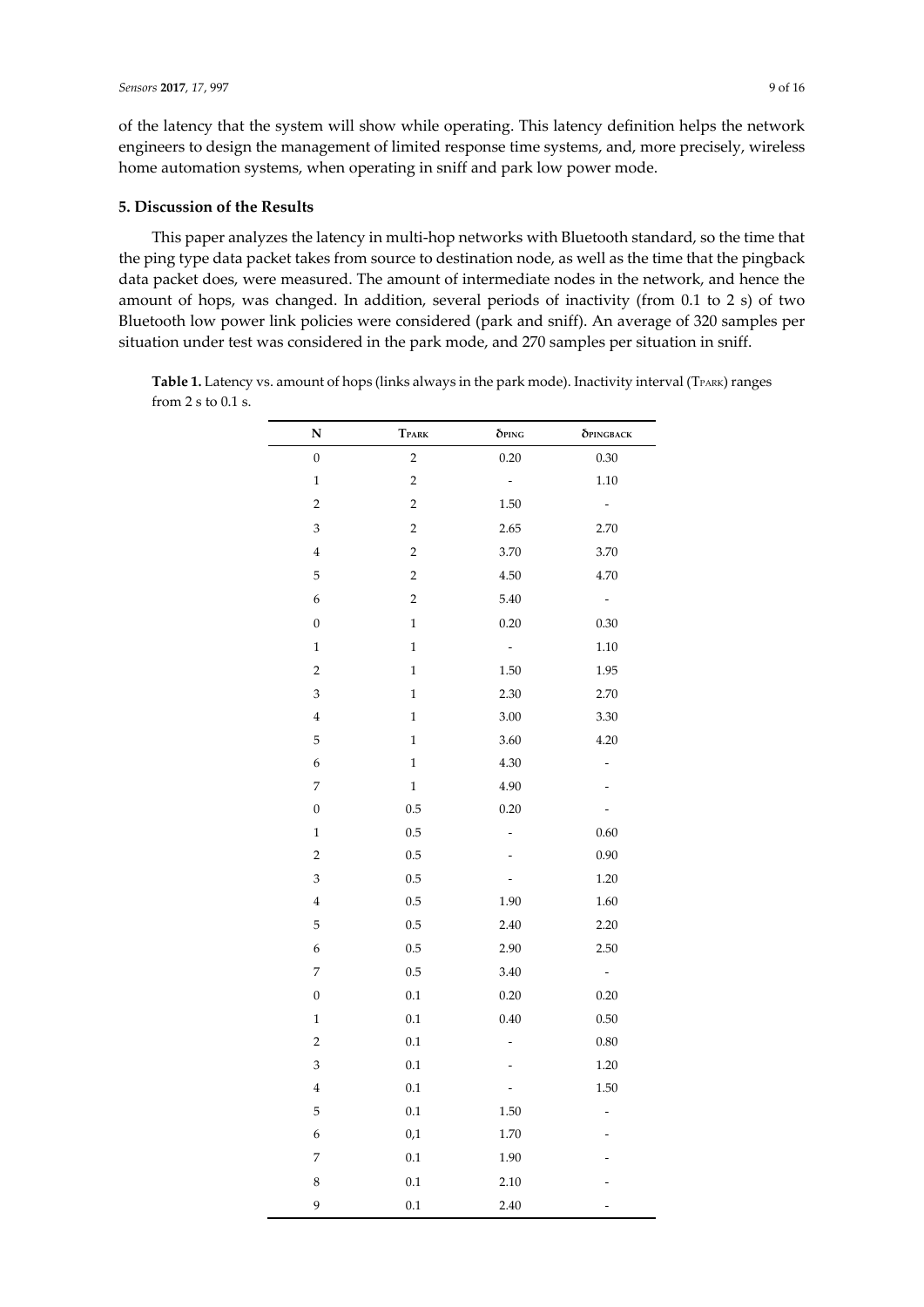Several data tables with the results of the tests are available to analyze the latency in Bluetooth multi-hop networks. Table 1 summarizes the results of the latency tests vs. amount of hops for the master-to-slave communication ( $\delta$ *PING*) when links in the network are always in the park mode, as well as the results when the communication is from slave to master ( $\delta$ PINGBACK). Four inactivity intervals (TPARK) are considered, namely 0.1, 0.5, 1 and 2 s. The table includes the values properly identified from the results of the tests. A monotonically increase of the latency when the amount of hops is increased can be seen in Table 1. Moreover, as expected, the results of latency when the nodes are operating in the park mode show higher values in the pingback case (i.e., data packets going from slave to master) when compared to the ping case (i.e., data packets going from master to slave). In addition, the latency from end-to-end in Bluetooth multi-hop wireless communications when links are always in the park mode exhibits linear dependence with the inactivity period of the nodes.

On the other hand, Table 2 summarizes the results of the latency tests vs. amount of hops for the master-to-slave communication when links in the network are always in the sniff mode, as well as the results when the communication is from slave to master. As in the park mode, four cases of inactivity intervals were considered, namely 0.1, 0.5, 1 and 2 s.

Table 2. Latency vs. amount of hops (links always in the sniff mode). Inactivity interval (TSNIFF) ranges from 2 s to 0.1 s.

| ${\bf N}$               | <b>TSNIFF</b>  | <b>OPING</b> | <b>OPINGBACK</b> |
|-------------------------|----------------|--------------|------------------|
| $\overline{2}$          | $\overline{c}$ | 2.10         | 2.00             |
| $\mathfrak 3$           | $\overline{c}$ | 3.00         | 3.10             |
| $\bf 4$                 | $\overline{c}$ | 4.30         | 4.30             |
| 5                       | $\overline{c}$ | 5.10         | 5.10             |
| 6                       | $\overline{2}$ | 5.80         | 5.80             |
| 7                       | $\overline{2}$ | 6.30         | 6.30             |
| $\overline{2}$          | $\mathbf{1}$   | 1.20         | 0.90             |
| 3                       | $\mathbf{1}$   | 1.60         | 1.50             |
| 5                       | $\mathbf{1}$   | 2.60         | 2.50             |
| 6                       | $\mathbf{1}$   | 3.05         | 3.10             |
| 7                       | $\mathbf{1}$   | 3.60         | 3.50             |
| 8                       | $\mathbf{1}$   | 4.10         | 4.05             |
| $\mathbf 1$             | 0.5            |              | 0.40             |
| $\overline{2}$          | 0.5            | 0.70         | 0.60             |
| $\mathfrak 3$           | 0.5            | 1.05         |                  |
| $\bf 4$                 | 0.5            |              | 1.00             |
| 5                       | 0.5            | 1.50         | 1.20             |
| 6                       | 0.5            | 1.90         |                  |
| 7                       | 0.5            |              | 1.60             |
| $\,8\,$                 | 0.5            | 2.40         |                  |
| $\overline{2}$          | 0.1            | 0.20         | 0.30             |
| 3                       | 0.1            | 0.30         | 0.40             |
| $\overline{\mathbf{4}}$ | 0.1            | 0.40         | 0.50             |
| 5                       | 0.1            |              | 0.60             |
| 6                       | 0.1            | 0.60         | 0.70             |

Table 2 shows that the latency with ping data-packets when links are in the sniff mode is very close to the latency with pingback data-packets, i.e., there is no major difference between these two latencies. The reason is that the sniff mode can be exited by either the master or the slave sending a specific request command so that the requested device replies with the according acceptance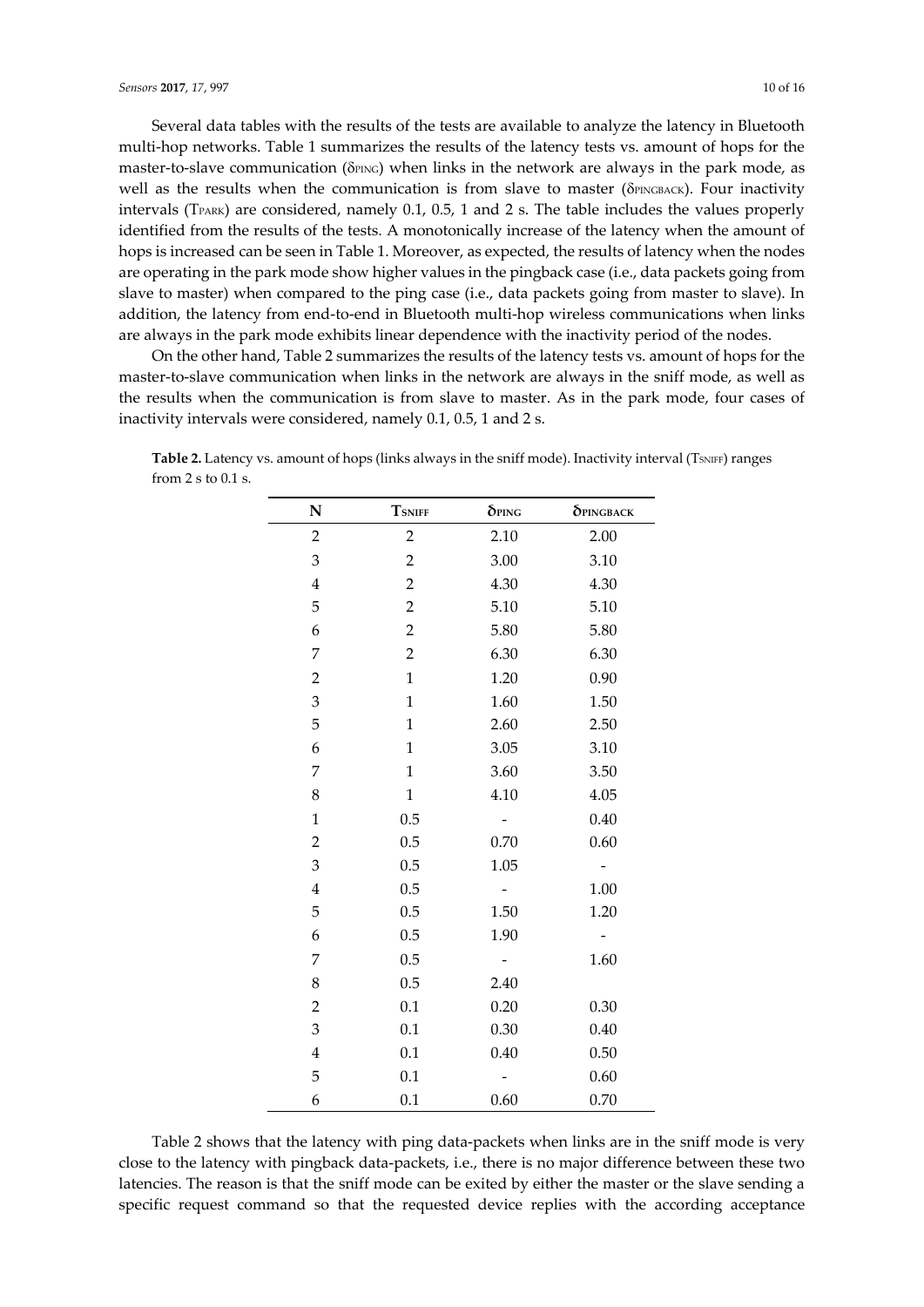command. In addition, not only a monotonically increase of the latency when the amount of hops is increased can be seen in Table 2, but also the latency from end-to-end in Bluetooth multi-hop wireless communications when links are always in the park mode exhibits linear dependence with the inactivity period of the nodes.

## **6. Models for the Latency**

The results of the tests are the basis of the models for the latency in asynchronous communications along Bluetooth multi-hop networks when master–slave gateway nodes are in sniff and park low power modes. The models describe and calculate the latency in Bluetooth networks with linear topology.

The procedure to obtain the models consisted of analyzing the results and extracting the dependences of the latency with the parameters tuned in the tests, i.e., the amount of hops of the communication and the period of inactivity. Then, the coefficients of the master equation were defined for the cases under study, and linear multiple regression was performed to calculate them. Afterwards, the models were defined and validated with the measurements through the  $R<sup>2</sup>$  statistical factor and the MSE. On the one hand,  $\mathbb{R}^2$  is used in the context of a statistical model which pretends to predict future results or to test a hypothesis. It determines the quality of the model to replicate the results and the part of the variation of the results that can be explained with the model [42]. On the other hand, the MSE is a measure of the quality of an estimator that measures the average of the squares of the errors or deviations, i.e., the difference between the estimator and what is estimated [43].

#### *6.1. Bluetooth Park Low Power Mode*

Taking Table 1 as reference, the latency from end-to-end in Bluetooth multi-hop networks when links are always in park low power mode can be modeled as in Equation (1), where some of the time contributions described in [40] are included, namely the amount of hops (N), the inactivity period of the mode (TPARK), the ratio of inactivity period affecting the latency  $(\alpha)$ , and the minimum hop latency  $(\delta_{min})$ , which summarizes not only the time for processing the data-packets but also other minor contributions. Furthermore, the probability of a retransmission in the multi-hop communication happening is also included in Equation (1): when one retransmission happens (*p1(retx)*), two (*p2(retx)*), and more. It happens not only with ping data-packets but also with pingback data-packets.

$$
\delta_{PARK} = N \cdot (\alpha \cdot T_{PARK} + \delta_{min}) + p_1(\text{retx}) \cdot \alpha \cdot T_{PARK} + p_2(2\text{retx}) \cdot 2 \cdot \alpha \cdot T_{PARK} + ... \tag{1}
$$

After that, the values for the coefficients in Equation (1) were calculated through linear multiple regression. Since the probability values (*p1(retx), p2(2retx)*, etc.) depend on the actual deployment of the home automation application, they have not been included in the regression. Then, the curves that best fit to the results of the tests summarized in Table 1 for the park mode were defined.

The performance in terms of latency of the multi-hop communication network for the ping datapackets when links are in the park mode can be modeled with Equation (2). When the communication is from slave to master, i.e., with pingback data-packets, the performance is similarly modeled with Equation (3).

$$
\delta_{PARK}(\ \ \text{ping } ) = N \cdot (0.34 \cdot T_{PARK} + 0.249) + 0.191 \tag{2}
$$

$$
\delta_{PARK}(\text{pingback}) = N \cdot (0.33 \cdot T_{PARK} + 0.265) + 0.283 \tag{3}
$$

After obtaining the values for the coefficients in Equation (1), the models for the multi-hop communication when working with links in the park mode were validated with R<sup>2</sup> statistical datum. The values of  $\mathbb{R}^2$  factor for the results summarized in Table 1 and the models defined by Equations (2)–(3) are 0.9527 when considering ping data-packets, and 0.9396 when considering pingback data-packets. Moreover, the MSE for Equation (2) is 0.091 and for Equation (3) is 0.089.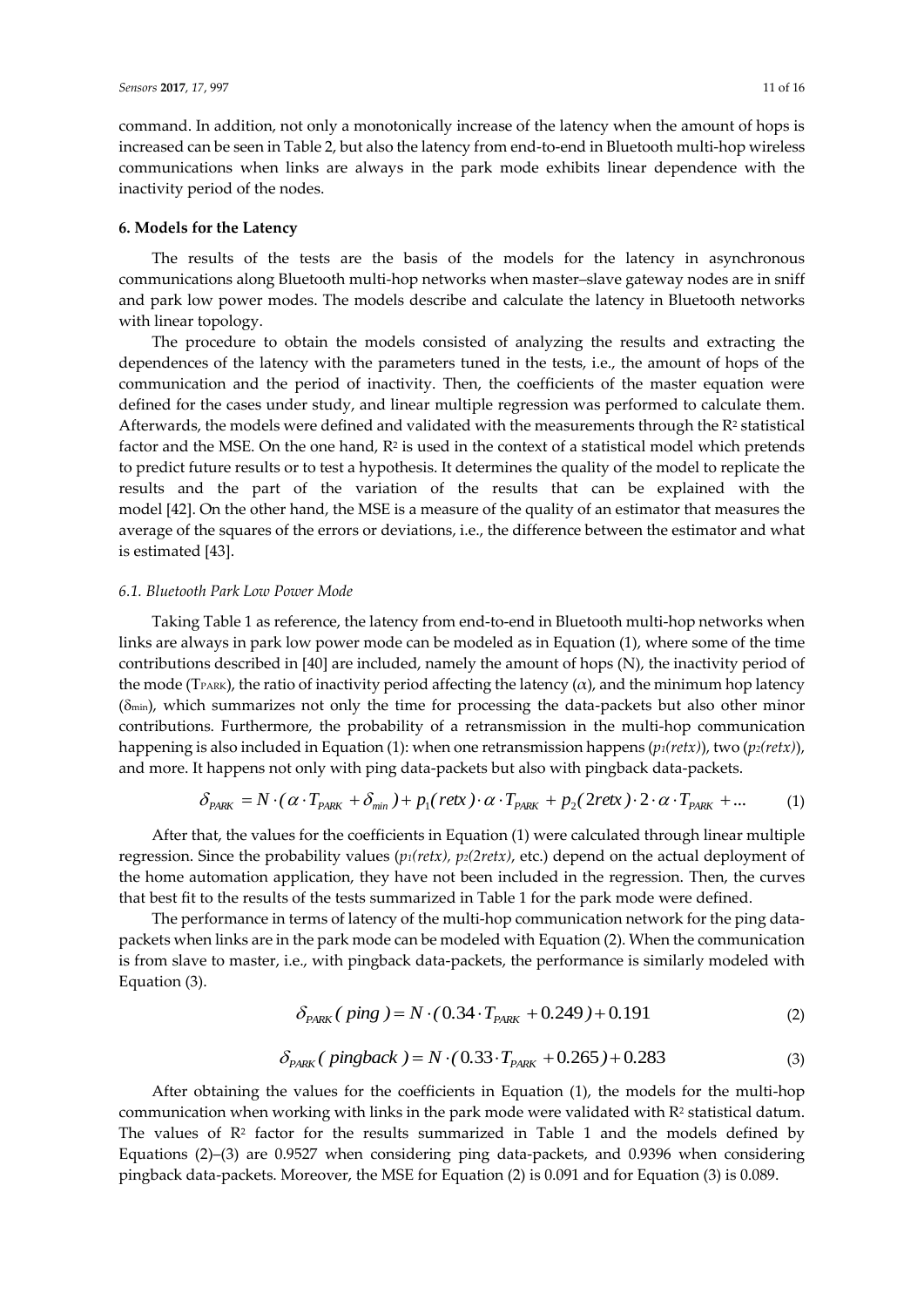As a summary, the latency in asynchronous links of Bluetooth multi-hop networks can be defined with just one equation for each one of the directions, i.e., for ping and pingback data-packets, in park low power mode. Furthermore, the two models were validated with the  $\mathbb{R}^2$  statistical parameter and the MSE.

## *6.2. Bluetooth Sniff Low Power Mode*

Taking Table 2 as reference, the latency from end-to-end in Bluetooth multi-hop networks when links are always in sniff low power mode can be modeled as in Equation (4), where some of the time contributions described in [40] are included, namely the amount of hops (N), the inactivity period of the mode ( $T_{SNIFF}$ ), the ratio of inactivity period affecting the latency ( $\beta$ ), and the minimum hop latency  $(\delta_{min})$ , which summarizes not only the time for processing the data-packets but also other minor contributions. Furthermore, the probability to happen a retransmission in the multi-hop communication is also included in Equation (4): when one retransmission happens (*p1(retx)*), two (*p2(retx)*), and more. It happens not only with ping data-packets but also with pingback data-packets.

$$
\delta_{\text{SNIFF}} = N \cdot (\beta \cdot T_{\text{SNIFF}} + \delta_{\text{min}}) + p_1(\text{retx}) \cdot \beta \cdot T_{\text{SNIFF}} + p_2(2\text{retx}) \cdot 2 \cdot \beta \cdot T_{\text{SNIFF}} + ... \tag{4}
$$

After that, the values for the coefficients in Equation (4) were calculated through linear multiple regression. Since the probability values (*p1(retx), p2(2retx)*, etc.) depend on the actual deployment of the home automation application, they have not been included in the regression. Then, the curves that best fit to the results of the tests summarized in Table 2 for the sniff mode were defined.

The performance in terms of latency of the multi-hop communication network for the ping datapackets when links are in the park mode can be modeled with Equation (5). When the communication is from slave to master, i.e., with pingback data-packets, the performance is similarly modeled with Equation (6).

$$
\delta_{\text{SNIFF}}( \text{ping } ) = N \cdot (0.45 \cdot T_{\text{SNIFF}} + 0.033) + 0.202 \tag{5}
$$

$$
\delta_{\text{SNIFF}}(\text{pingback}) = N \cdot (0.46 \cdot T_{\text{SNIFF}} + 0.042) + 0.189 \tag{6}
$$

After obtaining the values for the coefficients in Equation (4), the models for the multi-hop communication when working with links in the park mode were validated with R<sup>2</sup> statistical datum. The values of  $\mathbb{R}^2$  factor for the results summarized in Table 2 and the models defined by Equations (5)–(6) are 0.9927 when considering ping data-packets, and 0.9910 when considering pingback data-packets. Moreover, the MSE for Equation (5) is 0.023 and for Equation (6) is 0.057.

As a summary, the latency in asynchronous links of Bluetooth multi-hop networks can be defined with just one equation for each one of the directions, i.e., for ping and pingback data-packets, in park low power mode. Furthermore, the two models were validated with the  $\mathbb{R}^2$  statistical parameter and the MSE.

#### *6.3. The Most Suitable Low Power Mode for Any Application*

It is a fact that there is not only one low power mode that provides the lowest latency. The choice depends on the amount of hops included in the communication. The value of the inactivity period that matches the latency when working in park and sniff power modes can be calculated from the models defined in Section 6. The value of the inactivity period is extracted from the equation that defines that match. Two cases are considered: with ping data-packets (i.e., the data traffic goes from master to slave), and with pingback data-packets (i.e., the data go from slave to master).

The curve where the latency in the sniff mode equals the one in the park mode when ping datapackets are used, i.e., for master-to-slave direction of communication is shown in Figure 5a. The vertical axis represents the inactivity interval of the low power mode (T) measured in s, and the horizontal axis the amount of hops involved in the end-to-end communication (N). Below the limit curve sniff gives smaller latency, but above the curve, it is the park mode the fastest one. In the same way, Figure 5b shows the same limit for the sniff mode when pingback data-packets are used.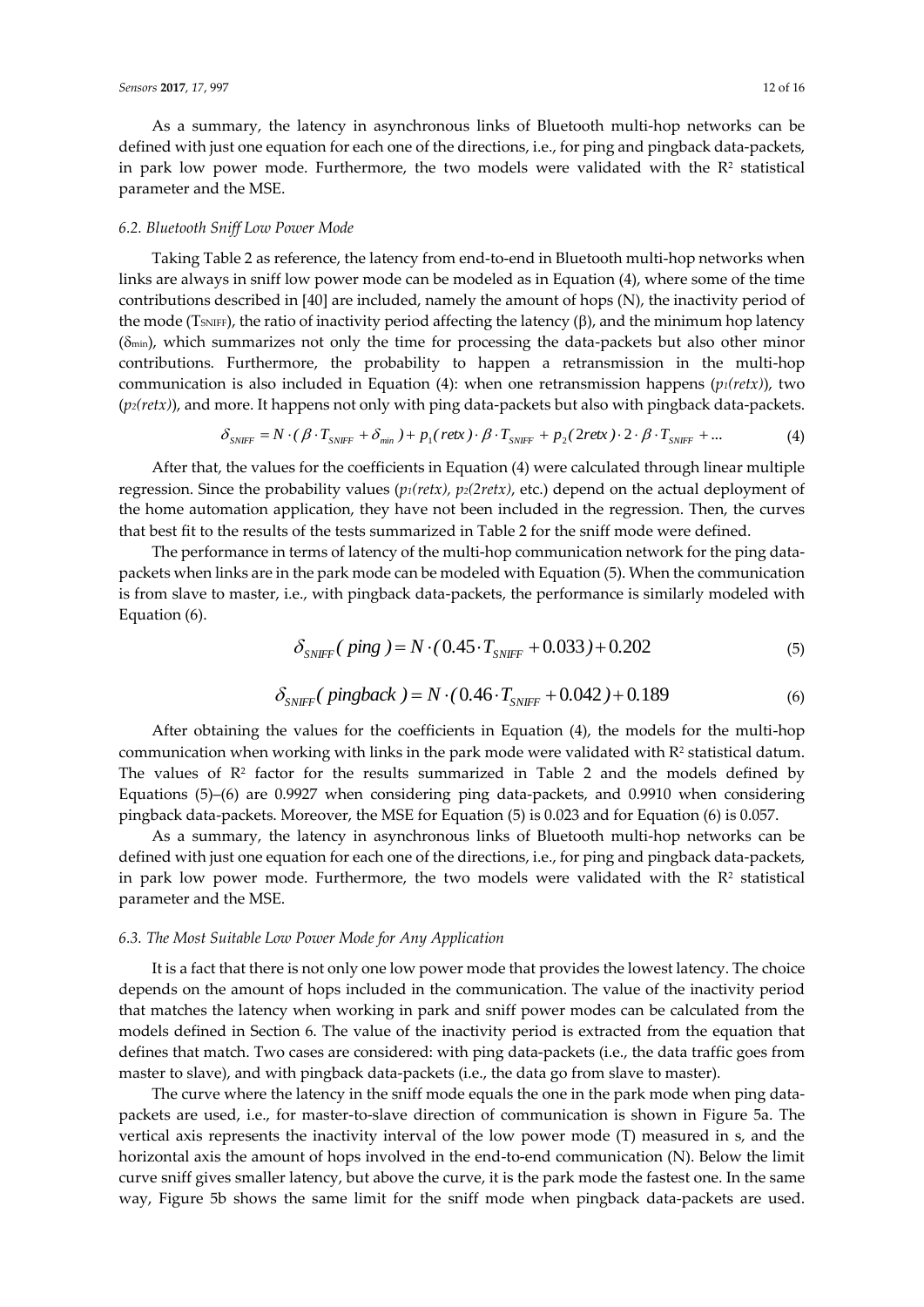Furthermore, the horizontal dotted line represents the range of period of inactivity recommended by the chipset manufacturer, i.e., up to 2 s.



**Figure 5.** Curve where the latency in the sniff mode matches the one in the park mode for both directions of communication: (**a**) ping data-packets for master-to-slave communication; and (**b**) pingback data-packets for slave-to-master communication.

In the range of period of inactivity recommended, i.e., up to 2 s, when the multi-hop communication takes place from master to slave (ping data-packets), the park mode is always the best option for the amounts of hops depicted in Figure 5a, as it provides lower values of latency than the sniff mode. On the contrary, if the multi-hop communication takes place from slave to master (pingback data-packets) and the inactivity interval is 2 s duration, the park mode is the best option in terms of latency, when three or more hops are included in the multi-hop communication. As a summary, for inactivity interval below 1.5 s duration, the sniff low power mode provides the best latency results in Bluetooth multi-hop networking.

## **7. Conclusions**

The vast literature about Bluetooth features a gap relative to the analysis of the latency in multihop communications. This QoS metric depends on several factors. Thus, this paper deals with the dependences of latency with the major factors, namely the hop count, the power mode of the nodes (sniff and park) and the period of inactivity.

First, we implemented several Bluetooth nodes for the test bench in order to analyze the latency in the multi-hop wireless network. Furthermore, we interconnected the nodes and deployed the test bench to carry out the tests. Next, we applied a specific innovative methodology to measure the endto-end latency along the data transportation network. In addition, the data mining of the results of the tests lead to the main findings for the end-to-end latencies with each one of the power modes, and their dependence with the hop count and period of inactivity of the mode.

The main outcome of the paper is the set of equations obtained through linear regression to describe the low power modes in Bluetooth multi-hop wireless networks in terms of latency. To the best of our knowledge, this is the first approach to the end-to-end latency modeling in Bluetooth multi-hop communications when nodes are in sniff and park low power mode. The equations ease the calculation of the latency in communications over ACL links in scatternets when links are in park and sniff low power modes. They benefit the designers of not only home automation systems but also wireless networks. However, the set of equations do not consider further processing in the nodes of the network, so the additional latency due to extra processing tasks must be added to the latency given by the equation in the model. Moreover, it is important to take into account that the probability for retransmissions during the multi-hop communication could not be negligible, as shown in the tests.

Finally, in future research, it is our intention to enhance the introduced model to be more accurate by extending the topology and the network application scenario considered as well as by using devices of the most recent release of Bluetooth standard.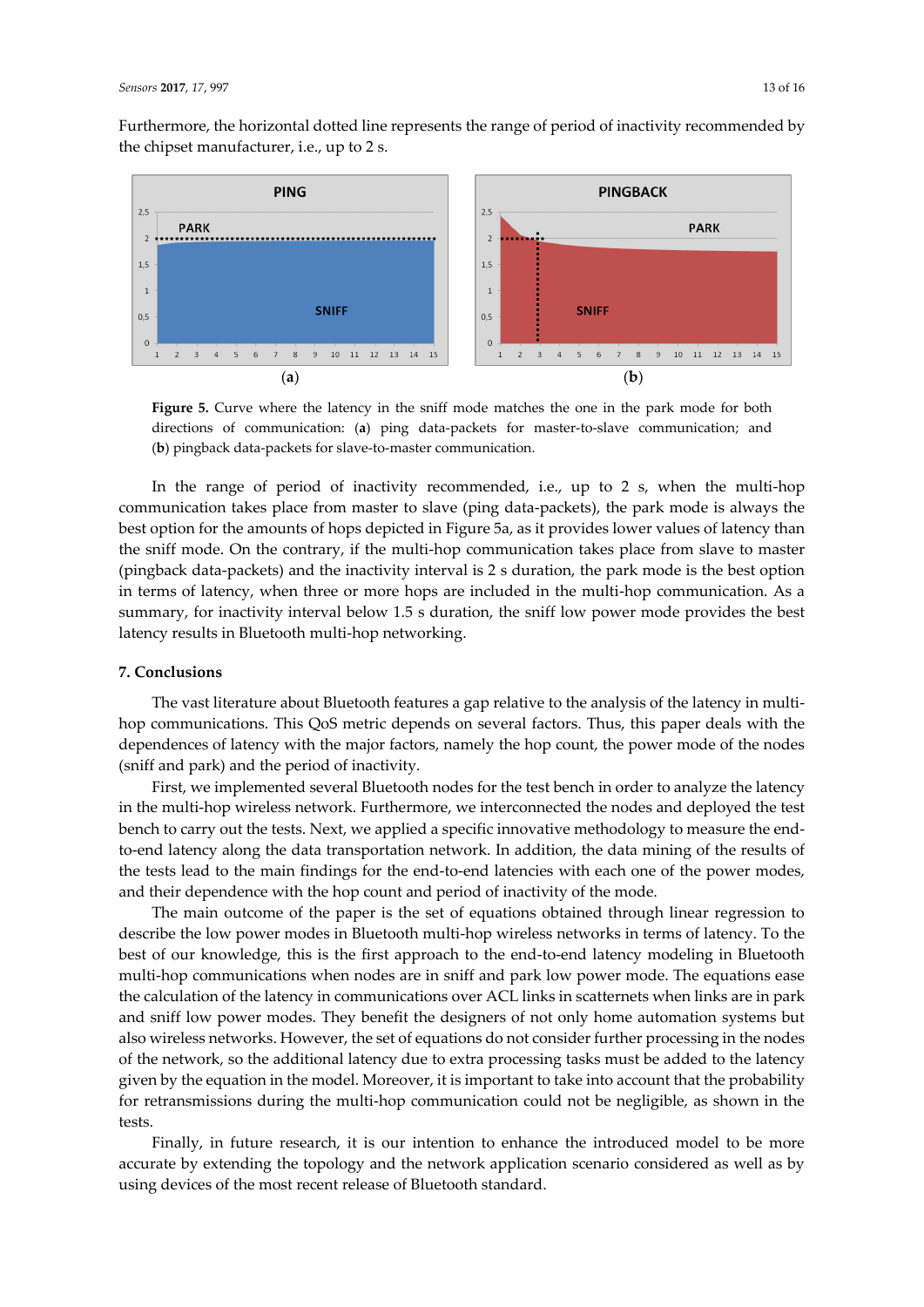**Acknowledgements:** The research described in this paper was included in AIRHEM IV project and financially supported by the Basque Government Research Program called Elkartek 2015 (code KK\_2015/0000085).

**Conflicts of Interest:** The authors declare no conflict of interest.

### **Abbreviations**

The following abbreviations are used in this manuscript:

QoS: Quality of Service COTS: Commercially available Off-The-Shelf HCI: Host Controller Interface ACL: Asynchronous Connectionless Links ANi: Access Node MNij: Mobile Node DS: Data Sink NW: Network TDM: Time Division Multiplex GFSK: Gaussian Frequency Shift Keying BER: Bit Error Rate FTD: File Transfer Delay ANE: Addressed Node Emulator MSE: mean squared error

## **References**

- 1. Reinisch, C.; Kastner, W.; Neugschwandtner, G.; Granzer, W. Wireless Technologies in Home and Building Automation. In Proceedings of 2007 5th IEEE International Conference on Industrial Informatics, Vienna, Austria, 23–27 June 2007; pp. 93–98.
- 2. Solanas, A.; Patsakis, C.; Conti, M.; Vlachos, I.S.; Ramos, V.; Falcone, F.; Martinez-Balleste, A. Smart health: A context-aware health paradigm within smart cities. *IEEE Commun. Mag.* **2014**, *52*, 74–81.
- 3. De Miguel-Bilbao, S.; Aguirre, E.; Lopez Iturri, P.; Azpilicueta, L.; Roldán, J.; Falcone, F.; Ramos, V. Evaluation of Electromagnetic Interference and Exposure Assessment from s-Health Solutions Based on Wi-Fi Devices. *Biomed. Res. Int.* **2015**, *2015*, 784362.
- 4. Gill, K.; Yang, S.H.; Yao, F.; Lu, X. A ZigBee-Based Home Automation System*. IEEE Trans. Consum. Electron.* **2009**, *55*, 422–430.
- 5. Rathnayaka, A.D.; Potdar, V.M.; Kuruppu, S.J. Evaluation of wireless home automation technologies. In Proceedings of 2011 Proceedings of the 5th IEEE International Conference on Digital Ecosystems and Technologies Conference (DEST), Daejeon, Korea, 31 May–3 June 2011; pp. 76–81.
- 6. Gomez, C.; Paradells, J. Wireless home automation networks: A survey of architectures and technologies. *IEEE Commun. Mag.* **2010**, *48*, 92–101.
- 7. Jiang, L.; Liu, D.Y.; Yang, B. Smart home research. In Proceedings of Machine Learning and Cybernetics, 2004. Proceedings of 2004 International Conference on, Shanghai, China, 26–29 August 2004; pp. 659–663.
- 8. Collotta, M.; Pau, G. A Solution Based on Bluetooth Low Energy for Smart Home Energy Management. *Energies* **2015**, *8*, 11916–11938.
- 9. Nazabal, J.A.; Iturri, P.L.; Azpilicueta, L.; Falcone, F.; Fernández-Valdivielso, C. Performance Analysis of IEEE 802.15. 4 Compliant Wireless Devices for Heterogeneous Indoor Home Automation Environments. *Int. J. Antennas Propag.* **2012**, *2012*, 176383.
- 10. El Homsi, S.; Campo, E.; Val, T.; Mercier, J. An original solution for Bluetooth wireless synchronous communication dedicated to a sensors and actuators system. In Proceedings of 2004 IEEE International Symposium on Industrial Electronics, Ajaccio, France, 4–7 May 2004; pp. 151–156.
- 11. Mišić, J.; Reddy, G.R.; Mišić, V.B. Activity scheduling based on cross-layer information in Bluetooth sensor networks. *Comput. Commun.* **2006**, *29*, 3385–3396.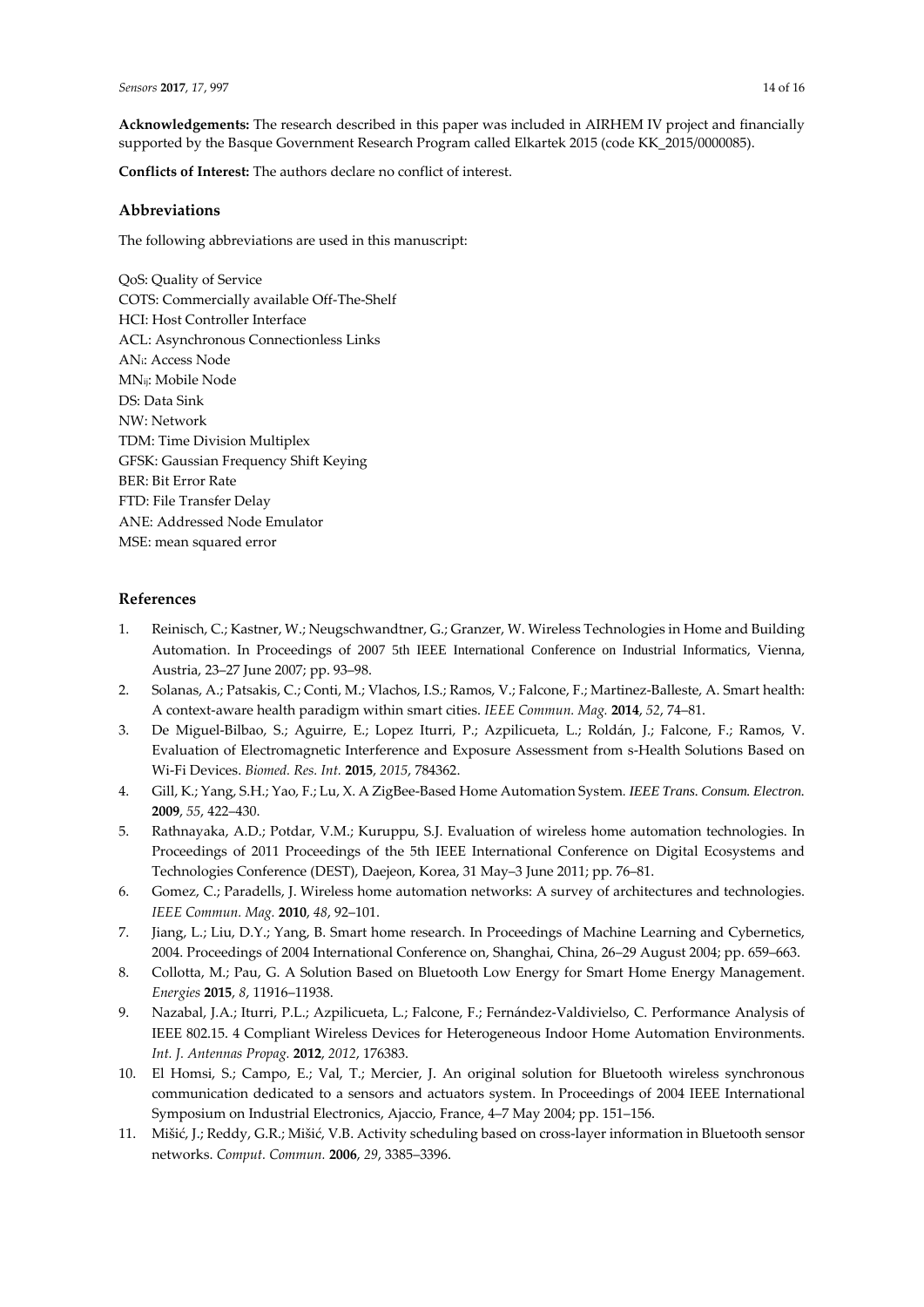- 12. Papadopoulos, N.; Meliones, A.; Economou, D.; Karras, I.; Liverezas, I. A connected home platform and development framework for smart home control applications. In Proceeding of 7th IEEE International Conference on Industrial Informatics (INDIN, Cardiff, UK, 23–26 June 2009; pp. 402–409.
- 13. Etxaniz, J.; Aranguren, G.; Mazzara, M. Analysis of the data transportation multi-hop network for an intelligent environment. *J. Ambient Intell. Smar. Environ.* **2016**, *8,* 205–218.
- 14. Bluetooth Special Interest Group. Bluetooth Standard. Available online: https://www.bluetooth.org/enus/specification/adopted-specifications (accessed on 28 February 2017).
- 15. Misic, J.; Misic, V.B. Bridges of Bluetooth county: Topologies, scheduling, and performance. *IEEE J. Sel. Areas Commun.* **2003**, *21*, 240–258.
- 16. Pensas, H.; Raula, H.; Vanhala, J. Energy Efficient Sensor Network with Service Discovery for Smart Home Environments. In Proceeding of the Third International Conference on Sensor Technologies and Applications, SENSORCOMM '09, Athens, Greece, 18–23 June 2009; pp. 399–404.
- 17. Jantunen, I.; Laine, H.; Huuskonen, P.; Trossen, D.; Ermolov, V. Smart sensor architecture for mobileterminal-centric ambient intelligence. *Sens. Actuators A Phys.* **2008**, *142,* 352–360.
- 18. Sriskanthan, N.; Tan, F.; Karande, A. Bluetooth based home automation system. *Microprocess. Microsyst.* **2002**, *26*, 281–289.
- 19. Collotta, M.; Pau, G. A Novel Energy Management Approach for Smart Homes Using Bluetooth Low Energy. *IEEE J. Sel. Areas Commun.* **2015**, *33*, 2988-2996.
- 20. Courreges, S.; Oudji, S.; Meghdadi, V.; Brauers, C.; Kays, R. Performance and interoperability evaluation of radiofrequency home automation protocols and Bluetooth low energy for smart grid and smart home applications. In Proceedings of the IEEE International Conference on Consumer Electronics, ICCE'16, Las Vegas, NV, USA, 7–11 January 2016; pp. 391-392.
- 21. Boukhechba, M.; Bouzouane, A.; Gaboury, S.; Gouin-Vallerand, C.; Giroux, S.; Bouchard, B. A novel Bluetooth low energy based system for spatial exploration in smart cities. *Exp. Syst. Appl.* **2017**, *77*, 71–82.
- 22. Case, S. Supporting Real-Time Asynchronous Communication within Bluetooth Ad Hoc Networks. Available online: http://www.micsymposium.org/mics\_2003/Case.pdf (accessed on 24 April 2017).
- 23. Whitaker, R. M.; Hodge, L.; Chlamtac, I. Bluetooth scatternet formation: A survey. *Ad. Hoc. Netw.* **2005**, *3*, 403–450.
- 24. Roh, J.S. Performance analysis and evaluation of Bluetooth networks in wireless channel environment. Systems and Networks. In Proceeding of International Conference on Systems and Networks Communications (ICSNC 2006.), Tahiti, Polynesia, 29 October–3 November 2006; p. 61.
- 25. Zanella, A. A mathematical framework for the performance analysis of Bluetooth with enhanced data rate. *IEEE Trans. Commun.* **2009**, *57*, pp. 2463–2473.
- 26. Zussman, G.; Yechiali, U.; Segall, A. Exact probabilistic analysis of the limited scheduling algorithm for symmetrical Bluetooth piconets. In Proceeding of Personal Wireless Communications (PWC 2003), Venice, Italy, 23–25 September 2003; pp. 276–290.
- 27. Mišić, J.; Mišić, V.B. Modeling Bluetooth piconet performance. *IEEE Commun. Lett.* **2003**, *7*, 18–20.
- 28. Movahhedinia, N.; Ghahfarokhi, B.S. Performance analysis of Bluetooth asynchronous connection-less service. *J. Netw. Comput. Appl.* **2011**, *34*, 731–738.
- 29. Morón, M.J.; Luque, J.R.; Casilari, E.; Díaz-Estrella, A. An analytical model for estimating the delay in Bluetooth communications with serial port profile. In Proceedings of the 2009 International Conference on Wireless Communications and Mobile Computing: Connecting the World Wirelessly, IWCMC 2009, Leipzig, Germany, 21–24 June 2009; pp. 1178–1183.
- 30. Luque, R.; Morón, M.; Casilari, E. Minimum transmission delay in Bluetooth 2.0 EDR. *Electron. Lett.* **2010**, *46*, 955–957.
- 31. Morón, M.J.; Luque, J.R.; Casilari, E. Modeling of the transmission delay in Bluetooth piconets under serial port profile. *IEEE Trans. Consum. Electron.* **2010**, *56*, 2080–2085.
- 32. Hipolito, J.I.N.; Arballo, N.C.; Michel-Macarty, J.A.; García, E.J. Bluetooth Performance Analysis in Wireless Personal Area Networks. In Proceedings of Electronics, Robotics and Automotive Mechanics Conference (CERMA 2009), Morelos, Mexico, 22–25 September 2009; pp. 38–43.
- 33. Cano-García, J.; Casilari, E.; Gonzalez-Parada, E. An empirical study on the performance of Bluetooth scatternets. In Proceedings of 2013 9th International Wireless Communications and Mobile Computing Conference (IWCMC), Sardinia, Italy, 1–5 July, 2013; pp. 1017–1022.